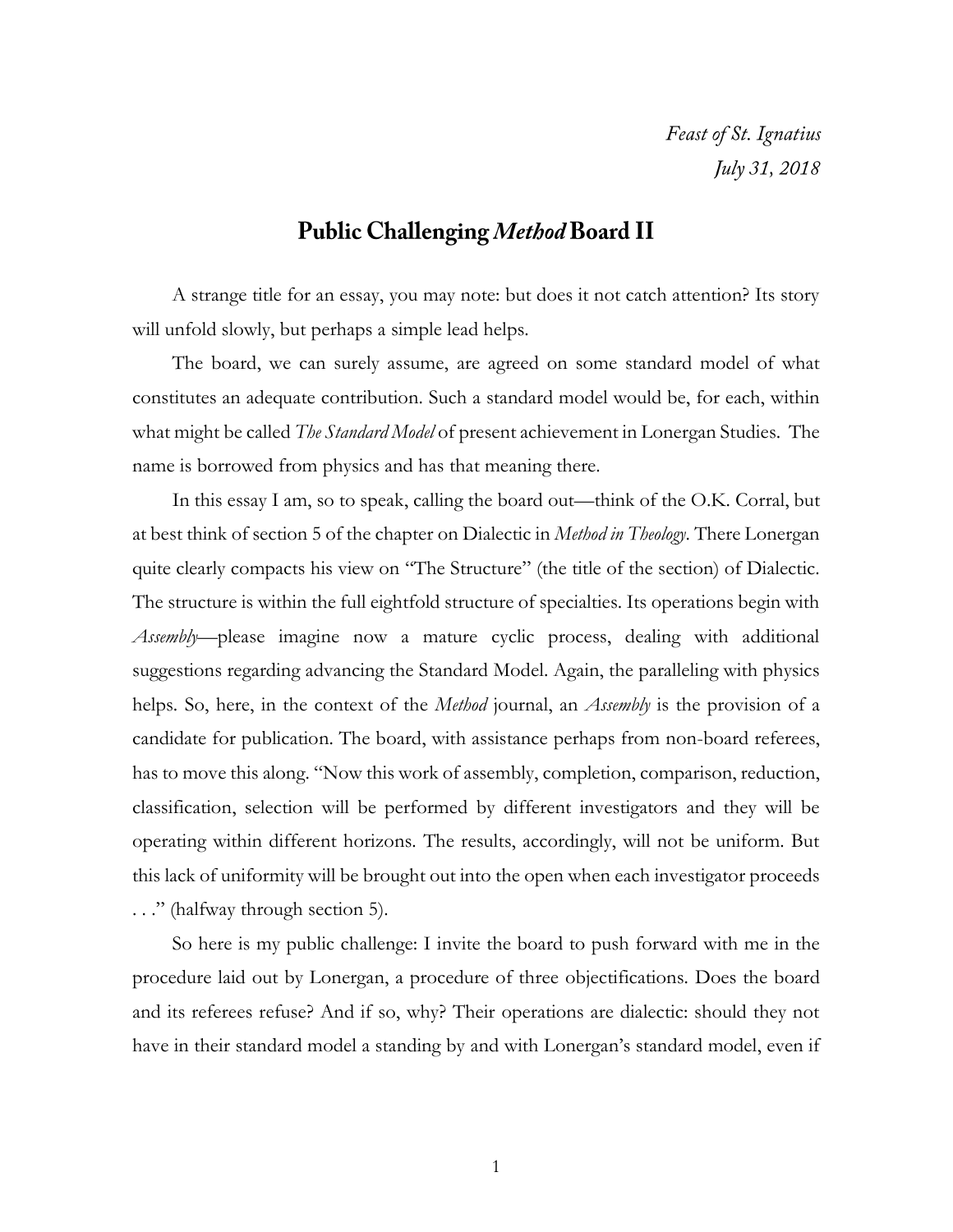it be in some reduced form? Do they prefer to give the appearance of being *voraussetzungslos* (*Insight*, 600)?

Questions and comments could get complex here, so best move to the origin of this challenge. That origin is given in an e-mail sent (July 18th) to contributors to the functional specialist volume *Seeding Global Collaboration* (Axial Publishing, 2016). It encouraged them to venture into that challenge, indeed as a paradigm of a range of challenges. Thus I concluded my communication to them: let you find your way to that conclusion now by venturing into that e-mail of two weeks ago. Here you have the conclusion first, and then the full contextualizing e-mail. In the third essay of this series I shall return to the problems that are emerging through the challenge of outreaching that I posed to the *SGC* contributors.

Might the board, indeed anyone, take up the challenge? I would be delighted to add such efforts here. Might this strategic little nudge blossom into a creative lift of Lonergan studies, finding its way through a series of essays here? E-mail me with you searchings, your suggestions:  $pmcshane(\omega)$ shaw.ca. As I wind up my battle for the beauty of Lonergan's pointings, I think of how, sixty years ago, he ended his lectures on Logic: "In other words, this is our last slap at this problem, and people may have questions of one kind or another that they want to raise." (*Phenomenology and Logic*, 138).

"This *Method* vs. McShane thingy is simply an instance in a larger paradigm of inswinging "institutions, roles, tasks" of present Lonergan studies out of the dark. Over to you to find and effectively exploit, perhaps, in interpersonal discomfort, further stale destructiveness of classrooms, essays, theses, papers, conference-organizations. Yes, we can reach beyond this little pool and its foggy froggy croaks. But would it not be better to have the ocean, the notion, of being debank it?"

And now the full climb to that conclusion, the e-mail of July 18th:

# Topic: *Method* Board versus McShane

#### Greetings!!

You notice that I am addressing each of you as belonging to the group of 'dissenters from Lonerganism' that fermented forward into the volume *Seeding Global Collaboration*. However, I shall send my message to others and would invite you to do the same. Our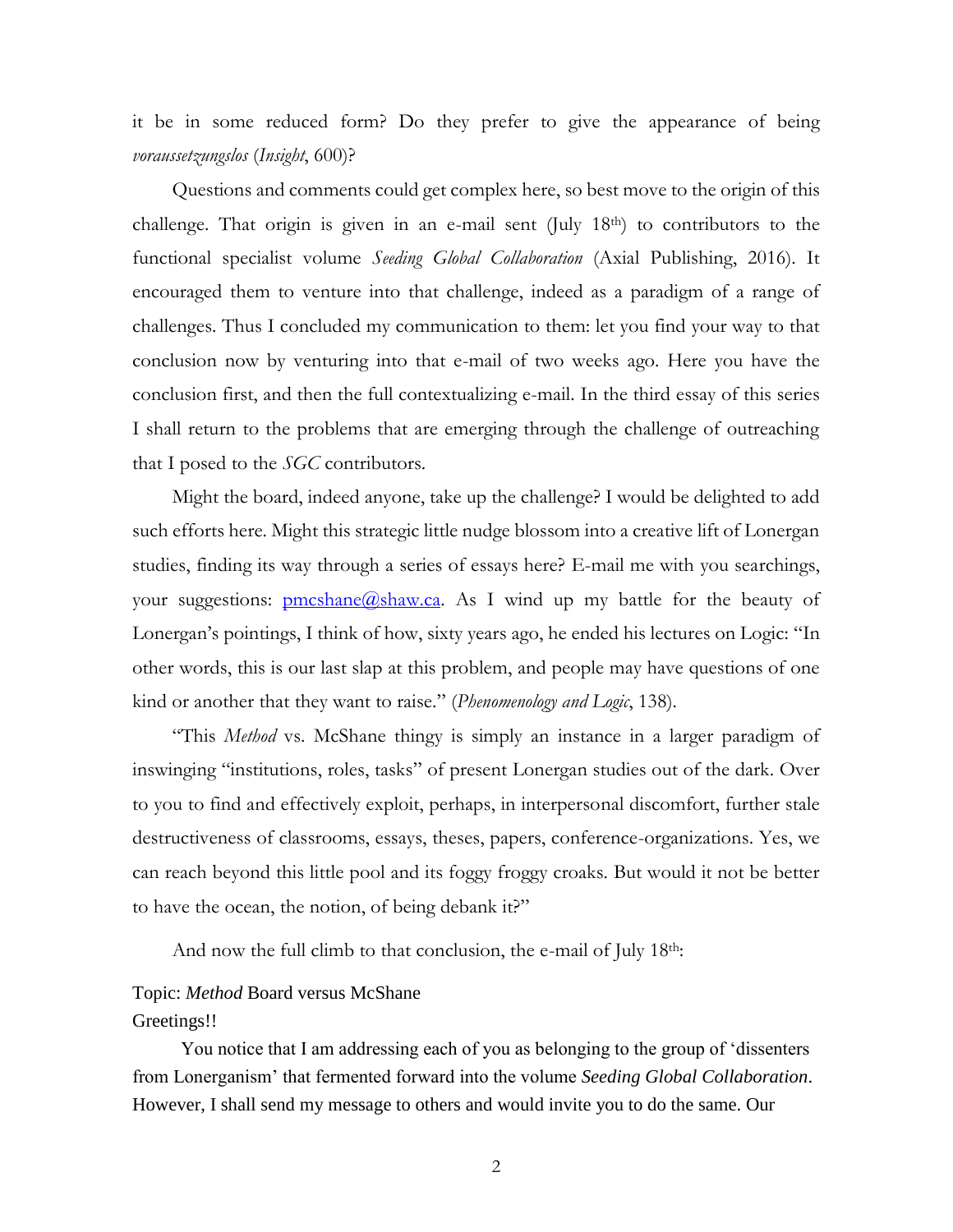problem is to tilt globally towards a hearty breakthrough of our "not numerous center" into, around, an increasingly walled-off sick shrinking Lonerganism: reaching beyond that pond is another story. A little incident of this month of July provides a corner-turning possibility, and I find the leisure to push it forward as one neat sweet seed, being hospitalized with a pneumonia that, I am told, will haunt my airways for at least another month.

But let me tune you into the context of the road to the clash named in the title, indeed in a broad way that should be helpful to those included in our broader outreach. Where to start? The issue is of each of us becoming characters of glocal "effective intervention in this historical process." My normativity of that issue is crested by  $\{M(W_3)^{\theta \Phi T}\}^4$ : even those of you who have been frontline strugglers with me for decades find that cresting disconcerting. I ended my sixty years of writing within the poise, "I rest my case," but the added "C" gives is a terrible symbolic fantasy of unrest: "I Crest my case."

Perhaps it could be helpful for us, for us together, to think of Lonergan's grip on his own Everesting never-resting crest-quest at a couple of spots in his careering upcurved climb. At 29 he ended his powerful *Essay in Fundamental Sociology* with deep Christian hope of the future of the intervention of charity. (The conclusion of the Essay of 1934). At 53 he cut off his updrafting of interventions by drawing attention to theology's normative lean into the humanities (*Insight*, 766: "theology possesses"). You might fruitfully day- or month-dream about the facets of that minding: at either stage he would have had some poise regarding θΦT ; at no stage prior to his sixtieth year did he have in his mind's Aye the interventional leaning tower of **W3**, apart from 1934's seeding sniffing around its cyclic dynamics(*Essay on Fundamental Sociology*, 20).

That suggested helpful thinking could carry each of you, and all of you as a growing community, into a slowly growing ontic and phyletic genetic togetherness regarding and guarding the feeble first efforts at effective intervention of these next centuries. But that is not my focus now. Indeed, I would effectively focus us, in this run up to intussuscepting the *Method* Board–McShane snafu, on two particular recent potentially effective interventions of mine, possible seeds of massive annoyance. First, there is the emergence of the footnote 28 that concludes my final *[Tinctures of System](http://www.philipmcshane.org/tinctures/)* series. Secondly, there is the strategic inclusion of that footnote in my reply to the *Method* editors' comments last July in which they justify rejecting my article on a relevant paradigmatic strategy of intervention.

Footnote 28? Well, let each of us start with a read of the note in some *ethos* of effective intervention, my present dominant cultural pointing. Then I will muse with you on our readings, on our future readings, on our interventionist readings of the future. Here we are then: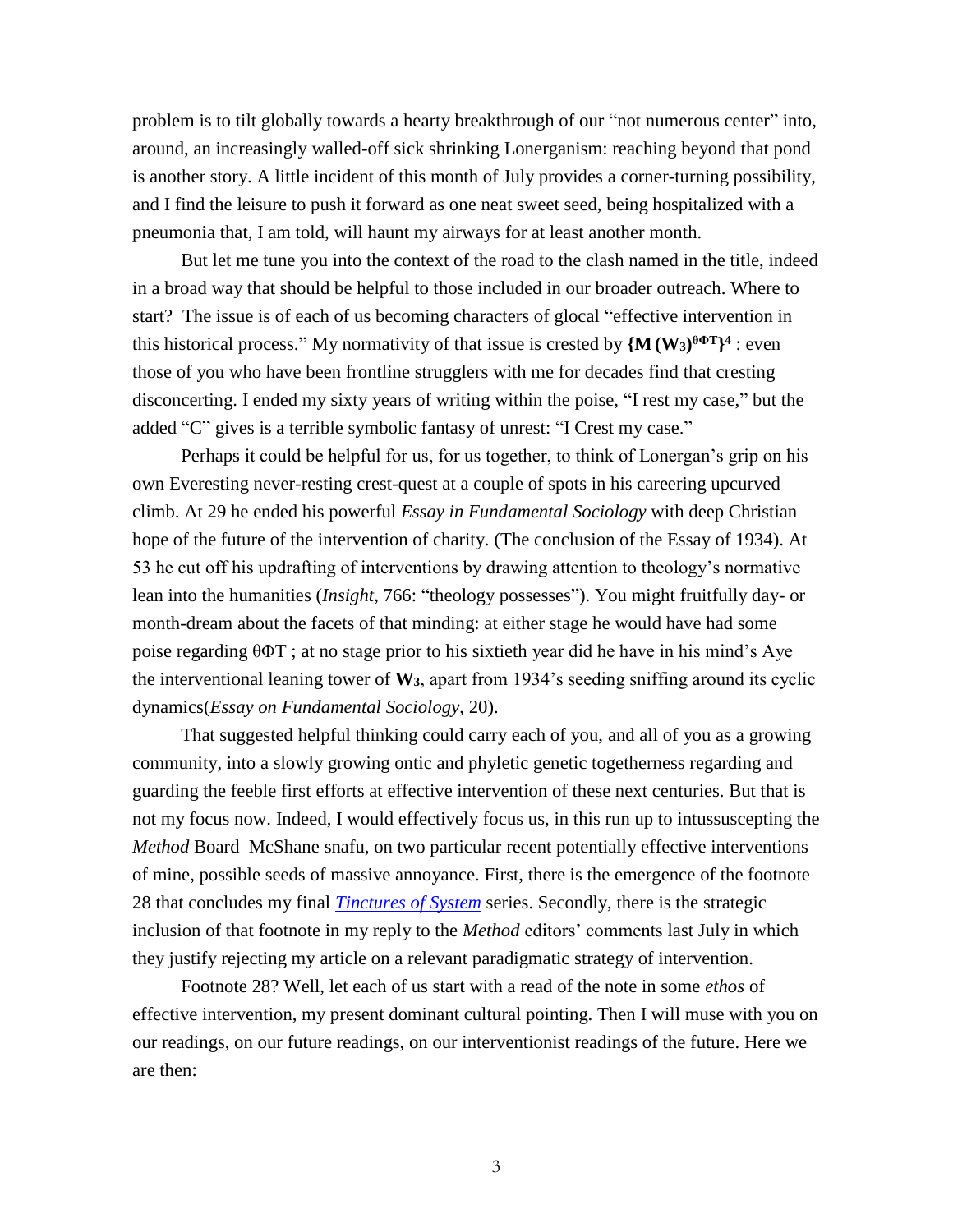$28$  A final note in this essay, and in my essaying of  $60$  years. That I ended in an aesthetic mode probably provides some with an excuse to ignore my efforts. So, let me end with some dull remarkable barking remarkings.

It seems to me that Lonergan's disciples have little imagining of what he was reaching for. The issue is and was a science of progress. The solution is and was a critical creatively effective genetics of the global thinkings and doings regarding that progress. My regular analogy of growing a sunflower is obvious. Since my audience is primarily Christian, I narrow my musings here to Christian theology. Jesus arrives at the fullness of time—we could count to three and had the linguistic signs to contextualize such an achievement—but we were comfortably settled into truncated consciousness and a fussy optimism about initial meanings. Let's skip the mystical stuff here and think of that trail as it messed on through the centuries of patristics and councils in the putterings of generations "whose consciousness is unmitigated by any tincture of systematic meaning" (Method in Theology, 32: see also 278, 309), to a large extent, and clearly untheoretic in delineating the message that was and is in Jesus' minding. In later centuries the putterings delineated that minding, well, in what we can recognize as the usual narrow-minded tracts of theology that de facto narrow the minds of theologians and their victim-students and "the Cargo" (See [Vignette](http://www.philipmcshane.org/wp-content/themes/philip/online_publications/series/vignettes/Vignette%2019.pdf) 19).

Lonergan's search for an answer "Do you know His Kingdom?" (Essay in Fundamental Sociology, conclusion) finally bubbled out beyond the contemporary imagination in the key problem of locating the genetics of that Kingdom in an effective cumulatively redemptive, science: we are leaping now, remarkably and markedly, over the second paragraph of Method in Theology, chapter one: the bold spiriting that has mislead and shrunken us through more than two millennia. The answer comes in Lonergan's meaning of Comparison when it is fully, and genetically, sifted up out of the program of *Method in Theology* 250. What is to emerge eventually is a mind-boggling fresh effective genetic perspective on the ongoing Son-flowering of the Kingdom—including its eschatological realization. Further, the treatise Lonergan heralded in Insight 763–4 is to be not only the heart of the entire enterprise of theology, but also its basis in the teaching of theology. I think back now to the stupid messing of my first year theology (1961–2) titled "On the Church," all the more startling in that I had come from the real world of lecturing graduate physics and mathematics. Pause for a shot at imagining the rest of a degree in Christian theology with such a new mind-boggling scientific beginning, "outshining everything since the rise of Christianity" ("Questionnaire on Philosophy," CWL 17, 353).

My claim, expressed already in the beginning of the second paragraph, but now with some backing, is that most likely you just cannot effectively have that shot, a shot at breaking the locked neuromolecular patterns in your cranium. The "some backing" is just a few hundred of my words jostled onto the surface of those fixed sick patterns. Lonergan studies will continue in the ruts of the past until a "not numerous center" (CWL 4, 245) becomes numerous enough to think

4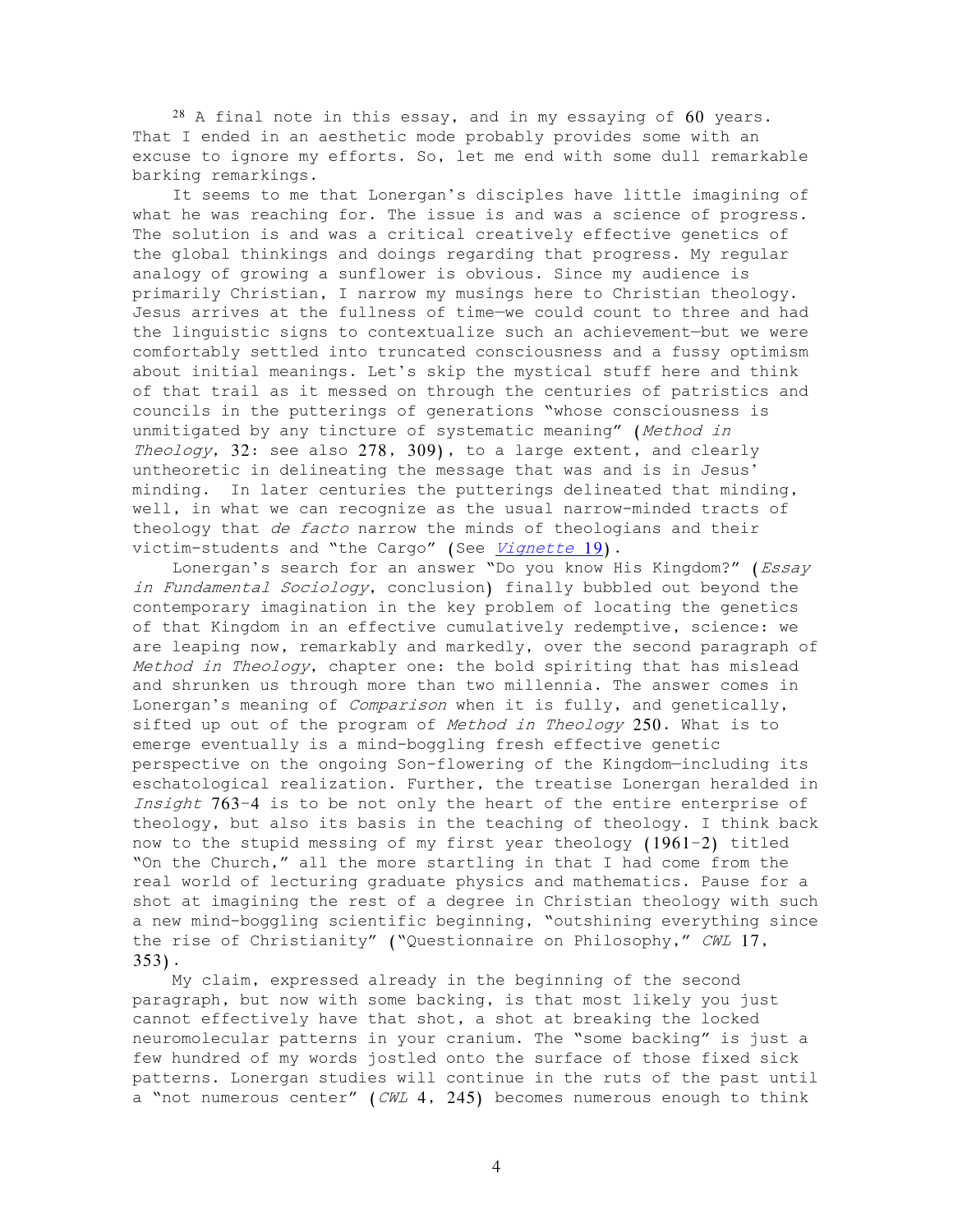their way effectively out of present gross global—billionaires or buttons-misery. "We are not there yet" (For a New Political Economy, 306), nor will there be a jumpstart towards "effective intervention in history" (Phenomenology and Logic, 306) until Faithfilled fantasy effectively replaces the junkyard that is present religious reflection and prayer. That fantasy would lift the symbolic heuristic, {M (W3) **θΦ**<sup>T</sup>}<sup>4</sup> , into humble effective climbing. But in what sense can I thus "Crest my Case"? As far as present theologians are concerned, my Case's Crest flags a life of dead see strolls.

A first reading, however self-intent, will not normally lift you to the sense of a strange existential gap between the note and the text which it completes. Certainly there are hints, but your first young reading can carry you unwittingly past reading in those awful hints. Nor am I here going to get into the comic idiocy of brief hints about hints that crave to take us captive. I simply add a little more plain prose to the note's seeming plainness.

So: there was a temporal gap of perhaps two weeks before the challenge of that note fermented up to its actual—"though never in this life complete" (*CWL* 20, 209) beyondness. The beyondness is that of a life's largest meaning found in a fresh InWithTo context, and, for example, the present context of my typing is part of that freshened context: a hospital ward in Vancouver in which elders of Korea, China, Ireland, poise in freedom's care. But think now again, in these odd leaps and links of the smelt of nations, of the new leaf note cooking let loose in footnote 28: expression, but again to whom???—cherish here the haunting presence of the first two sections of *Insight* 17—of my new, now newsome in this writing, new view of a central horror of the twentieth century's Christian intellectualism.

My new view was present and expressed as above, just before I received, a week ago, the rejection letter from the editorial board of *Method: Journal of Lonergan Studies*. My response added, as you'll see, the beyondness stuff to its simple bluntness: but, again, we 'paw', to whom??? The question of communication thus recurs, even now, as you meet my beyondness, meet that note 28 in one of its many outreached contexts.

This group nudging of effective intervention had originally a maddening complexity of further hintings and suggestions, yet here I am suddenly inspired to end where Lonergan ended his 28-year-old sad failed letter of 1934 to a Jesuit Superior: "What on earth is to be done?" My letter is in better hands? Spread, pro or con, my discomforting poise: might it not be the beginnings of what Lonergan so clearly expressed as central—but to whom??? when he put together his brilliant *1833 Overture*?

Here you are, then, preferably in that Overture Context with others, my response to the editorial board's rejection letters—added immediately—of the *Method Journal*. The rejected article, ["A Paradigmatic Panel for \(Advanced\) Students \(of Religion\),](http://www.philipmcshane.org/wp-content/themes/philip/online_publications/articles/A%20Paradigmatic%20Panel_final%20with%20appendix.pdf)" is now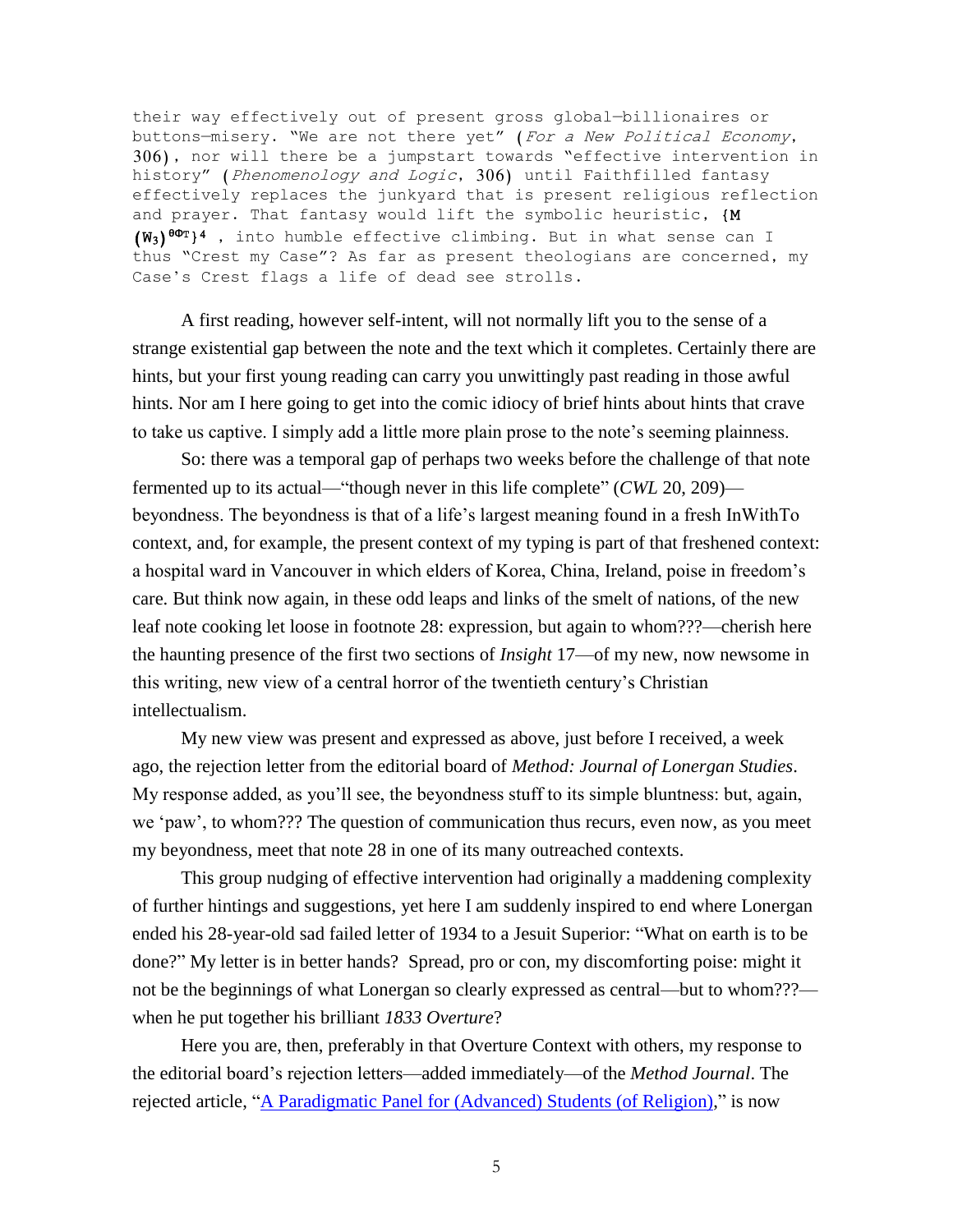available as a [Website Article](http://www.philipmcshane.org/website-articles/) on my website. But facing into it is not a necessity of the effective noise-making to be hoped for. Might there be a plethora of effective heartbeats? The present Lonerganian silence is the ally of ongoing decadence that is turning Lonergan into a cultural joke. There: that is an annoying little spontaneous add-on here, might I say at this stage in my venture with you! And slipping forward from that and previous little nudges, hints, I present you the centerpiece of my venture immediately. The rejection first: then my reply. The rejection—Byrne's note to me and the referee's comments on my article—are both brief and relatively formal. The reply from me to Byrne follows: it is not so brief, nor does it seem formal. The brevity is of little consequence in either case: the question I would have haunt your re-reading of this starry-bracketted section is, what is the form, the formality here: what, really is going forward?

\*\*\*\*\*\*\*\*\*\*\*\*\*\*\*\*\*\*\*\*\*\*\*\*\*\*\*\*\*\*\*\*\*\*\*\*\*\*\*\*\*\*\*\*\*\*\*\*\*\*\*\*\*\*\*\*\*\*\*\*\*\*\*\*\*\*\*\*\*\*\*\*\*\*\*\*\*\*\*

Appendix: Correspondence with *Method: Journal of Lonergan Studies*

A. Letter from Patrick Byrne, Co-editor, *Method: Journal of Lonergan Studies*

July 10, 2018

Dear Phil,

Thank you for submitting your article, "A Paradigmatic Panel Dynamic for (Advanced) Students (of Religion)" to *Method: Journal of Lonergan Studies*. I am sorry to inform you that the referees have not recommended the publication of your article in *MJLS*. With this letter I am enclosing the referee's report on your article.

Sincerely,

Patrick H. Byrne Co-editor, *MJLS*

#### B. Editors' Comments

This submission reports about an invitation to several people, to participate in a panel at the 2018 West Coast Method Institute on the topic identified in the title. This report is then followed by reflections on four important passages from *Method in Theology*. There is no record of which panelists declined the invitation, or which accepted, nor what those who accepted the invitation had to say. McShane's own reflections on the four passages call upon the reader to enter more seriously into the reading of those passages, and to become shocked by the poverty of our present situation. The call is intensified by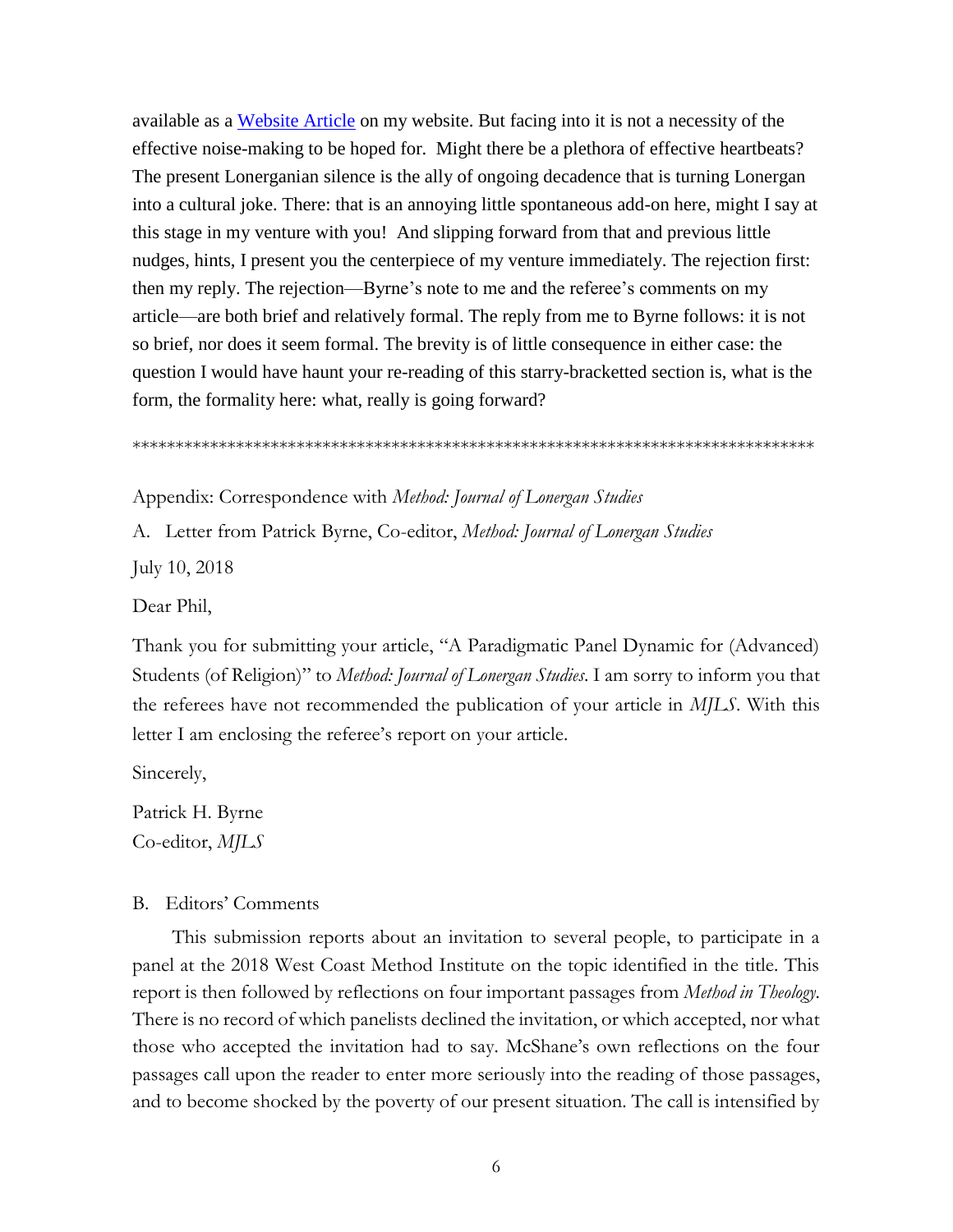references to visionaries from Vancouver Sihks to Nadia Boulanger and Vaslav Nijinsky and George Eliot among others. If I had to classify the submission, I would say it is prophetic, fully award [sic] of the great irony in ever "classifying" anything as prophetic. In this prophetic mode, the submission includes a not too subtle rebuke to "jump-start a repentance from 'academic disciplines' Lonergan studies" with a footnote to the phrase "academic disciplines" from *Method in Theology*.

I have no doubt of the intellectual and spiritual poverty of our present condition. I have no doubt that in the future times when Lonergan's work has been accepted and effected a reorientation of academic disciplines, things will be much different, and we would hope, much better. But at present those involved in "Lonergan studies" – those doing the best they can to learn from one another, whether housed in academic departments or not – need insights as much if not more than prophetic exhortations. *MJLS* does the best it can to meet the prior need. While I do not doubt the need for prophetic exhortations, *MJLS* is not the venue for this submission.

The editors of *MJLS* do take seriously the issue raised in this submission about the state of the academic disciplines. They are considering steps that *MJLS* might take to address this concern more seriously in the near future.

### C. Reply to Patrick Byrne

Dear Pat,

a sad business, this. The referee shockingly misread the article. It is not a narrow report, but a full heuristic paradigm. And oh, yes, my stuff is, I would claim the referee's word, "Prophetic". So, then, the little tinkering mentioned at the end of his[her] comments is a joke: "The editors of *MJLS* do take seriously the issue raised in this submission about the state of the academic disciplines. They are considering steps that *MJLS* might take to address this concern more seriously in the near future." That not-near future, if the seriousness blossomed into honesty, should develop in taking Lonergan seriously when he clearly shifts the norms of the usual trivial comparison-work to the control of a genetic sequence of prior efforts to understanding whatever. See *Insight*, the two paragraphs on the turn of pages: (i) 603-4 (ii) 609-10. And yes, indeed, there is some jump-start needed, but it seems sadly decades away.

 Perhaps there is some good in placing before you my bluntness in the final note (28) of my last essay of the "Tincture of System" series. *Tinctures of System* 6: "{M (W<sub>3</sub>)<sup>0ΦT}4</sup> Converging the Fifth Column: I Crest my Case." They are indeed, happily, my last note and my last series: it is time to halt my long climbing scattered efforts to share Lonergan's 29-yr-old yearnings of Essay on Fundamental Sociology and venture into practical and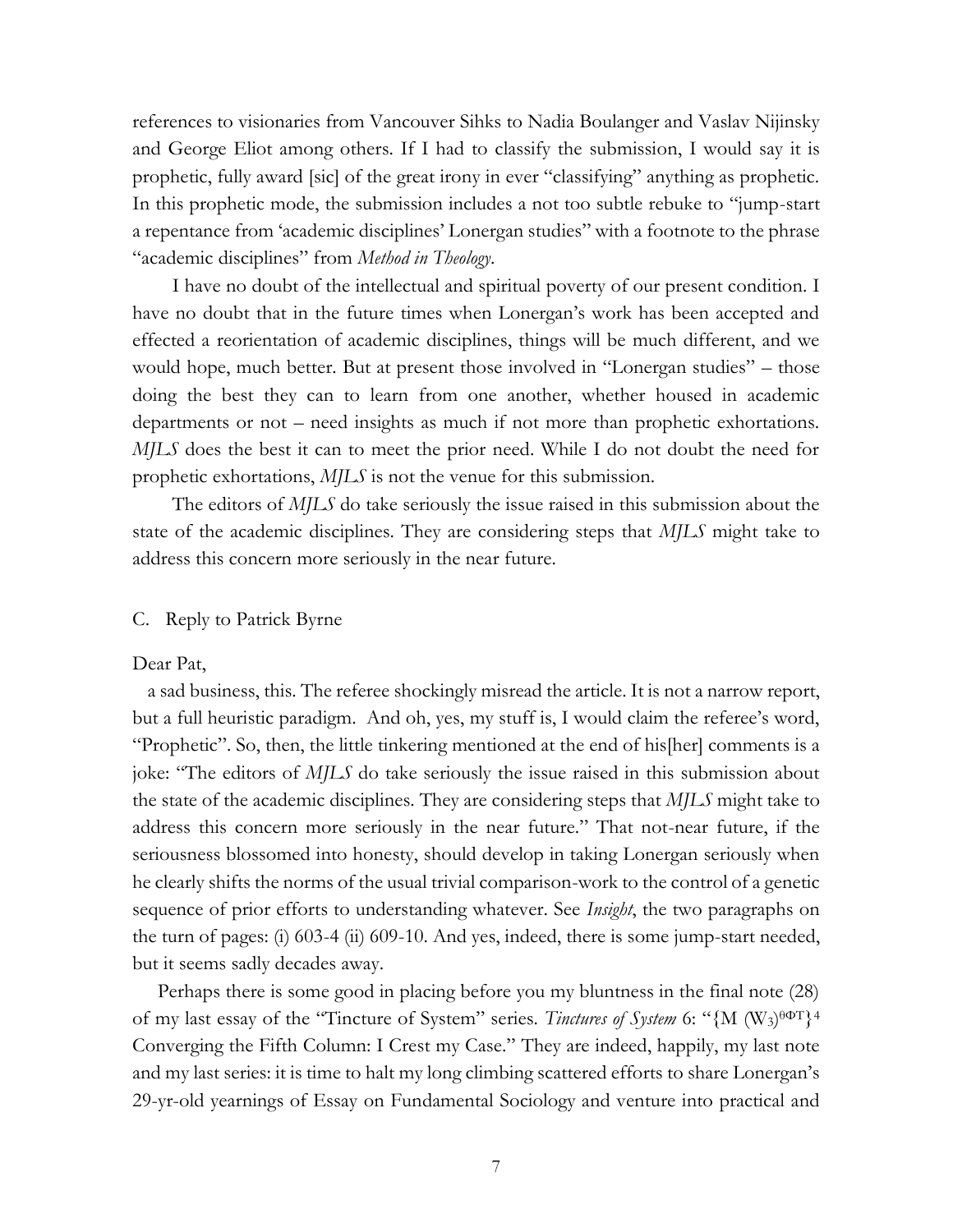disturbing nudges – LOL – such as this.

 So here you are, "a measure of needed bluntness" that Crowe talked about in 1964 (Spirit as Inquiry, 27):

### *Tinctures* 6, note 28:

A final note in this essay, and in my essaying of 60 years. That I ended in an aesthetic mode probably provides some with an excuse to ignore my efforts. So, let me end with some dull remarkable barking remarkings.

It seems to me that Lonergan's disciples have little imagining of what he was reaching for. The issue is and was a science of progress. The solution is and was a critical creatively effective genetics of the global thinkings and doings regarding that progress. My regular analogy of growing a sunflower is obvious. Since my audience is primarily Christian, I narrow my musings here to Christian theology. Jesus arrives at the fullness of time—we could count to three and had the linguistic signs to contextualize such an achievement—but we were comfortably settled into truncated consciousness and a fussy optimism about initial meanings. Let's skip the mystical stuff here and think of that trail as it messed on through the centuries of patristics and councils in the putterings of generations "whose consciousness is unmitigated by any tincture of systematic meaning" (*Method in Theology*, 32: see also 278, 309), to a large extent, and clearly untheoretic in delineating the message that was and is in Jesus' minding. In later centuries the putterings delineated that minding, well, in what we can recognize as the usual narrow-minded tracts of theology that *de facto* narrow the minds of theologians and their victim-students and "the Cargo" (See *[Vignette](http://www.philipmcshane.org/wp-content/themes/philip/online_publications/series/vignettes/Vignette%2019.pdf)* 19).

Lonergan's search for an answer "Do you know His Kingdom?" (*Essay in Fundamental Sociology*, conclusion) finally bubbled out beyond the contemporary imagination in the key problem of locating the genetics of that Kingdom in an effective cumulatively redemptive, science: we are leaping now, remarkably and markedly, over the second paragraph of *Method in Theology*, chapter one: the bold spiriting that has mislead and shrunken us through more than two millennia. The answer comes in Lonergan's meaning of *Comparison* when it is fully, and genetically, sifted up out of the program of *Method in Theology* 250. What is to emerge eventually is a mind-boggling fresh effective genetic perspective on the ongoing Son-flowering of the Kingdom—including its eschatological realization. Further, the treatise Lonergan heralded in *Insight* 763–4 is to be not only the heart of the entire enterprise of theology, but also its basis in the teaching of theology. I think back now to the stupid messing of my first year theology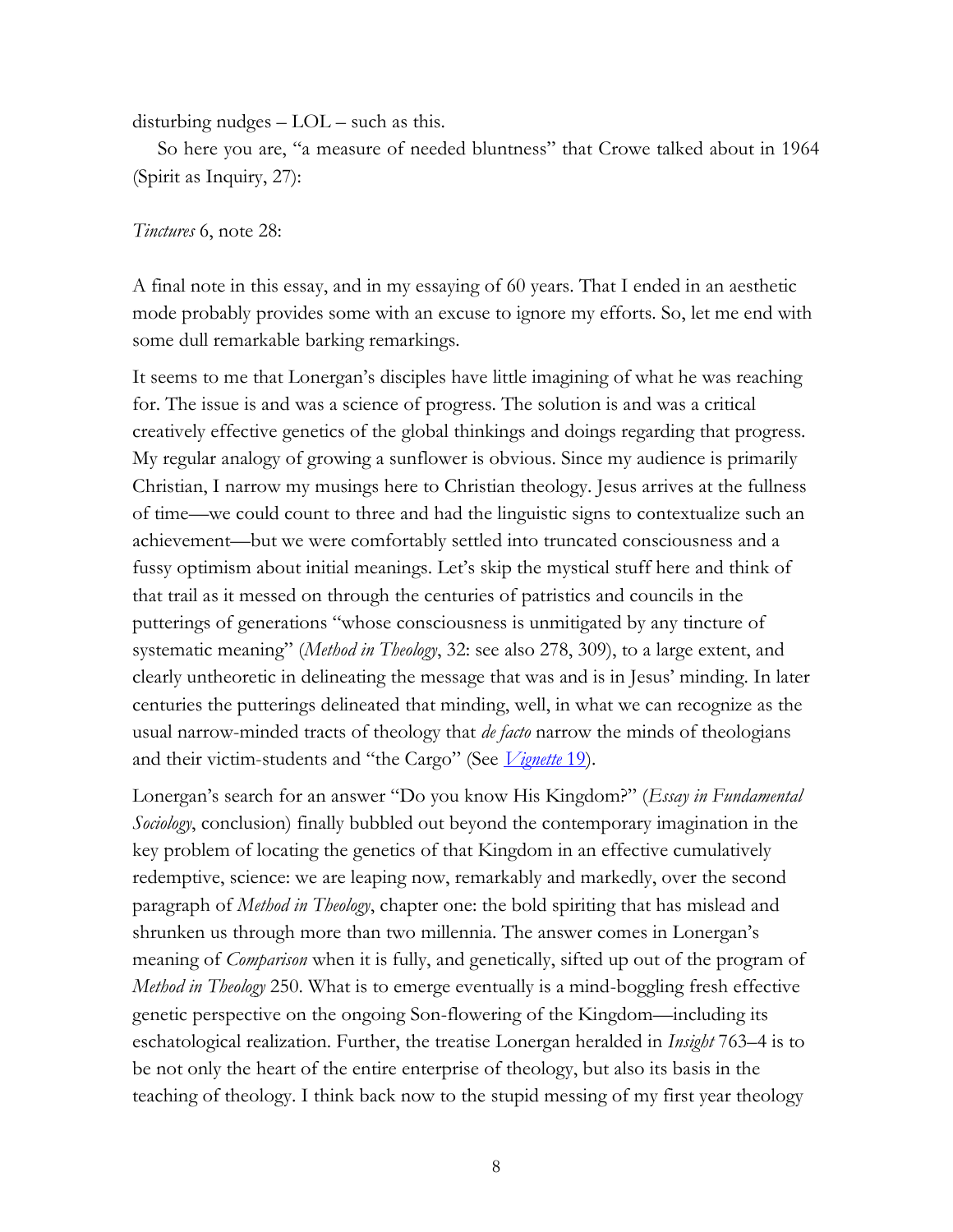(1961–2) titled "On the Church," all the more startling in that I had come from the real world of lecturing graduate physics and mathematics. Pause for a shot at imagining the rest of a degree in Christian theology with such a new mind-boggling scientific beginning, "outshining everything since the rise of Christianity" ("Questionnaire on Philosophy," *CWL* 17, 353).

My claim, expressed already in the beginning of the second paragraph, but now with some backing, is that most likely you just cannot effectively have that shot, a shot at breaking the locked neuromolecular patterns in your cranium. The "some backing" is just a few hundred of my words jostled onto the surface of those fixed sick patterns. Lonergan studies will continue in the ruts of the past until a "not numerous center" (*CWL* 4, 245) becomes numerous enough to think their way effectively out of present gross global—billionaires or buttons—misery. "We are not there yet" (*For a New Political Economy*, 306), nor will there be a jumpstart towards "effective intervention in history" (*Phenomenology and Logic*, 306) until Faithfilled fantasy effectively replaces the junkyard that is present religious reflection and prayer. That fantasy would lift the symbolic heuristic, **{M (W3) θΦT} 4** , into humble effective climbing. But in what sense can I thus "Crest my Case"? As far as present theologians are concerned, my Case's Crest flags a life of dead see strolls.

#### \*\*\*\*\*\*\*\*\*\*\*\*\*\*\*\*\*\*\*\*\*\*\*\*\*\*\*\*\*\*\*\*\*\*\*\*\*\*\*\*\*\*\*\*\*\*\*\*\*\*\*\*\*\*\*\*\*\*\*\*\*\*\*\*\*\*\*\*\*\*\*\*\*\*\*\*\*\*\*

You have, perhaps, re-read that exchange, as I suggested, bearing, borning, in your mind a struggle to answer for yourself my question about its formality, its form, its forwhom, its forum, its wheregoing in finitude. Blush not if you have only read it once, and let this paragraph ready you for tenuine repentance of a re-read. I will keep the readying up to a single reading—indeed perhaps a shocking reading "up"—from *Insight*, p. 766, "theology possesses." Read that text as "up" as you can and then consider the *Method* Board–McShane exchange as—yes, twirled into the cycle, **worth researching!** But now the cycling from the Boston–Vancouver topology to a range of equivalent or analogous future intertwinings is a geohistorical frontiering that poises "Meaning and Ontology" over "Common Meaning and Ontology" in a global-families Bell-curve C<sub>9</sub> "fruit borne" (*Method* 14, page 1) achievement, dynamic in its anticipation of divergence-tightening in the cycles to follow.

Are you now a little better poised in fantasy towards an effective re-read of the *Method* Board–McShane exchange? Think frighteningly big of a task like the volume we produced, *Seeding Global Collaboration*—until now a resolute but ineffective intervention in this historical process. Depending together on our grip on the Crest of History (and in the